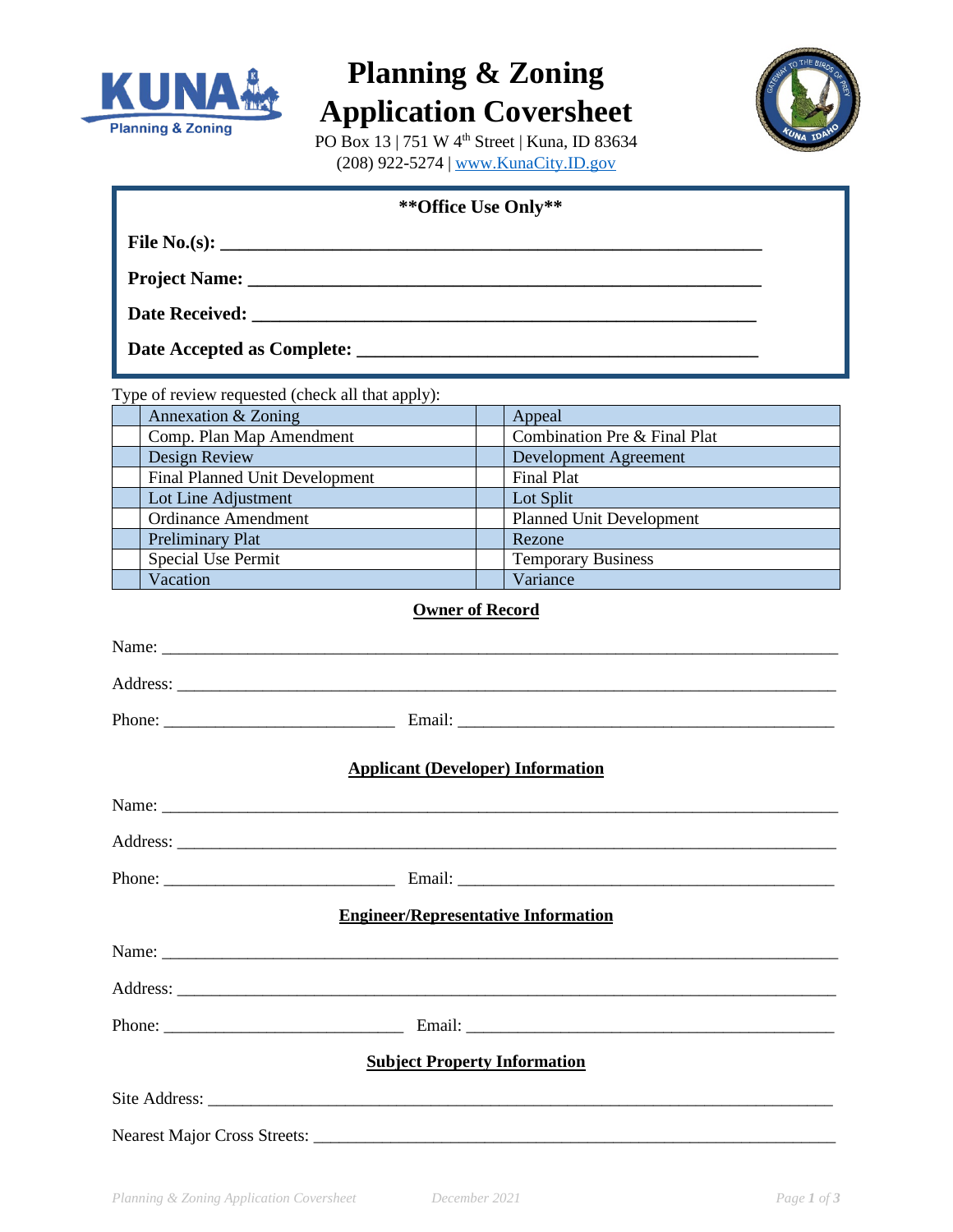|                                                                                                                                                                             | <b>Project Description</b>                         |
|-----------------------------------------------------------------------------------------------------------------------------------------------------------------------------|----------------------------------------------------|
|                                                                                                                                                                             |                                                    |
|                                                                                                                                                                             |                                                    |
|                                                                                                                                                                             |                                                    |
|                                                                                                                                                                             |                                                    |
| Type of proposed use (check all that apply and provide specific density/zoning):<br>$\Box$ Residential: R-2 R-4 R-6 R-8 R-12 R-20 $\Box$ Commercial: C-1 C-2 C-3 $\Box$ CBD |                                                    |
|                                                                                                                                                                             |                                                    |
|                                                                                                                                                                             |                                                    |
|                                                                                                                                                                             |                                                    |
|                                                                                                                                                                             | <b>Residential Project Summary (If Applicable)</b> |
| Are there existing buildings? YES NO                                                                                                                                        |                                                    |
|                                                                                                                                                                             |                                                    |
| Will any existing buildings remain? YES NO                                                                                                                                  |                                                    |
|                                                                                                                                                                             |                                                    |
|                                                                                                                                                                             |                                                    |
| Type of dwelling(s) proposed (check all that apply):<br>$\Box$ Single-Family<br>$\Box$ Townhomes                                                                            | $\Box$ Duplexes<br>$\Box$ Multi-Family             |
|                                                                                                                                                                             |                                                    |
|                                                                                                                                                                             |                                                    |
|                                                                                                                                                                             |                                                    |